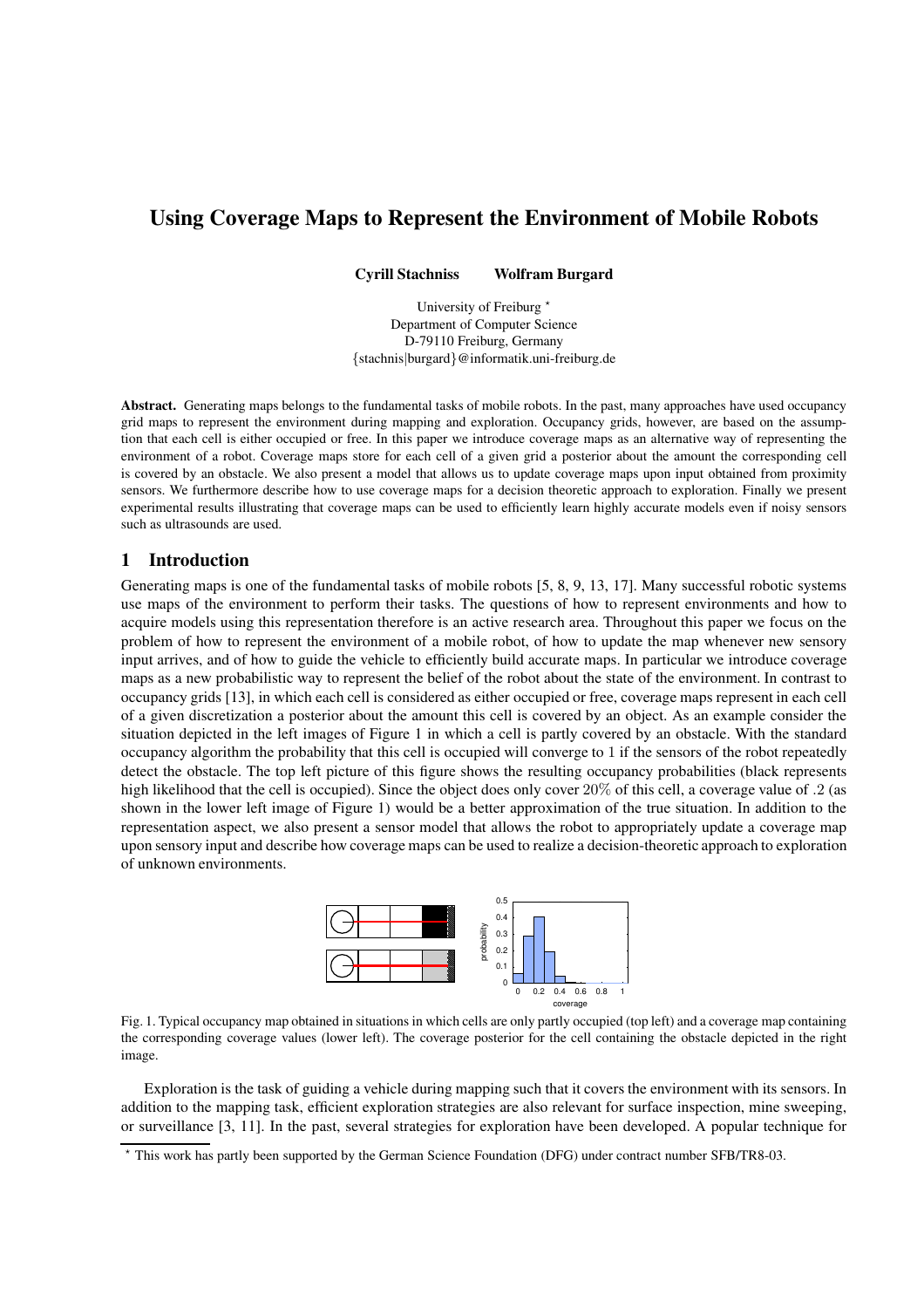exploration is to extract frontiers between known and unknown areas [2, 6, 19] and to visit the nearest unexplored place. Recently Koenig et al. [10] have shown that such a strategy, which guides the vehicle to the closest unexplored point, keeps the traveled distance reasonably small. Most approaches applying such a technique solely distinguish between scanned and un-scanned areas and do not take into account the actual information gathered at each viewpoint. To overcome this limitation, Gonzales et al. [7] determine the amount of unseen area that might be visible to the robot from possible view-points. To incorporate the uncertainty of the robot about the state of the environment Moorehead et al. [12] as well as Bourgault et al. [1] use occupancy grids [14] and compute the entropy of each cell in the grid to determine the utility of scanning from a certain location. Whaite and Ferrie [18] present an approach that also uses the entropy to measure the uncertainty in the geometric structure of objects that are scanned with a laser range sensor. In contrast to the work described here they use a parametric representation of the objects to be scanned. Additionally, several researchers focus on the problem of simultaneous localization and mapping during exploration [1, 4, 5], an aspect that we do not address in this paper.

This paper is organized as follows. In the next section we introduce coverage maps. In Section 3 we present a sensor model that allows us to update a given coverage map upon sensory input. In Section 4 we describe a decision-theoretic approach to exploration based on coverage maps. Finally, we present experiments illustrating the various properties of our approach. We present accurate maps learned by a real robot and discuss the advantages of our technique over existing approaches.

# **2 Coverage Maps**

As already mentioned above, occupancy grids rest on the assumption that the environment has binary structure, i.e. that each grid cell is either occupied or free. This assumption, however, is not always justified. For example, if the environment contains a wall that is not parallel to the  $x$ - or  $y$ -axis of the grid there must be grid cells which are only partly covered. In occupancy grids the probability that such cells are occupied will inevitably converge to one (see Figure 1). Coverage maps overcome this limitation by storing for each cell a posterior about its coverage. Coverage values range from 0 to 1. Whereas a coverage of 1 means that the cell is fully occupied, an empty cell has a coverage of 0. Since the robot usually does not know the true coverage of a grid cell it maintains a probabilistic belief  $p(c_l)$  about the coverage of the cell  $c_l$ . In principle, there are different ways of representing  $p(c_l)$ . They range from parametric distributions such as (mixtures of) Gaussians or non-parametric variants such as histograms. Throughout this paper we assume that each  $p(c_l)$  is given by a histogram over possible coverage values. More precisely, we store a histogram for each grid cell, where each bin contains the probability that the corresponding grid cell has the particular coverage.

In the beginning of the exploration task all cells are typically initialized using a equal distribution in order to represent the maximum uncertainty about the actual state of the cell. The right image of Figure 1 shows a typical coverage posterior we frequently obtain for partly covered cells. Such a scenario is depicted in the lower left image of this figure. In contrast to occupancy grids (top left image) the resulting map represents the situation more precisely. In the next Section we describe how we can update those coverage maps based on sensory input.

### **3 Updating Coverage Maps upon Sensory Input**

To update a coverage map based on sensory input, we apply a Bayesian update scheme similar to that of occupancy grids. Throughout this paper we assume that our sensor provides distance information. Accordingly, we have to convert the distance information to coverage values. What we need to know is the coverage map  $c$  that has the highest likelihood under all distance measurements  $d_0, \ldots, d_T$ . If we use Bayes rule and assume that consecutive measurements are independent given that we know the map  $c$ , we obtain:

$$
p(c \mid d_0, \ldots, d_T) \stackrel{\text{Bayes}}{=} \frac{p(d_0, \ldots, d_T \mid c) \cdot p(c)}{p(d_0, \ldots, d_T)} = \beta \cdot p(c) \cdot p(d_0, \ldots, d_T \mid c) = \beta \cdot p(c) \cdot \prod_{t=0}^T p(d_t \mid c). \tag{1}
$$

Next we need to know how to determine the likelihood  $p(d_t | c)$  of measuring  $d_t$  given the map c. Again we apply Bayes rule and obtain:

$$
p(c | d_0, ..., d_T) \stackrel{\text{Bayes}}{=} \beta \cdot p(c) \cdot \prod_{t=0}^T \frac{p(c | d_t) \cdot p(d_t)}{p(c)} = \beta \cdot \frac{\xi^{T+1}}{p(c)^T} \cdot \prod_{t=0}^T p(c | d_t) = \beta' \cdot \prod_{t=0}^T p(c | d_t). \tag{2}
$$

Equation (2) is obtained by assuming that  $p(c)$  is constant and that  $\xi = p(d_t)$  is constant for every t. The variables  $\beta$ and  $\beta'$  represent normalization constants ensuring that the left-hand side sums up to one over all c. We assume that the individual cells of a coverage map are independent. This assumption is frequently used in the context of occupancy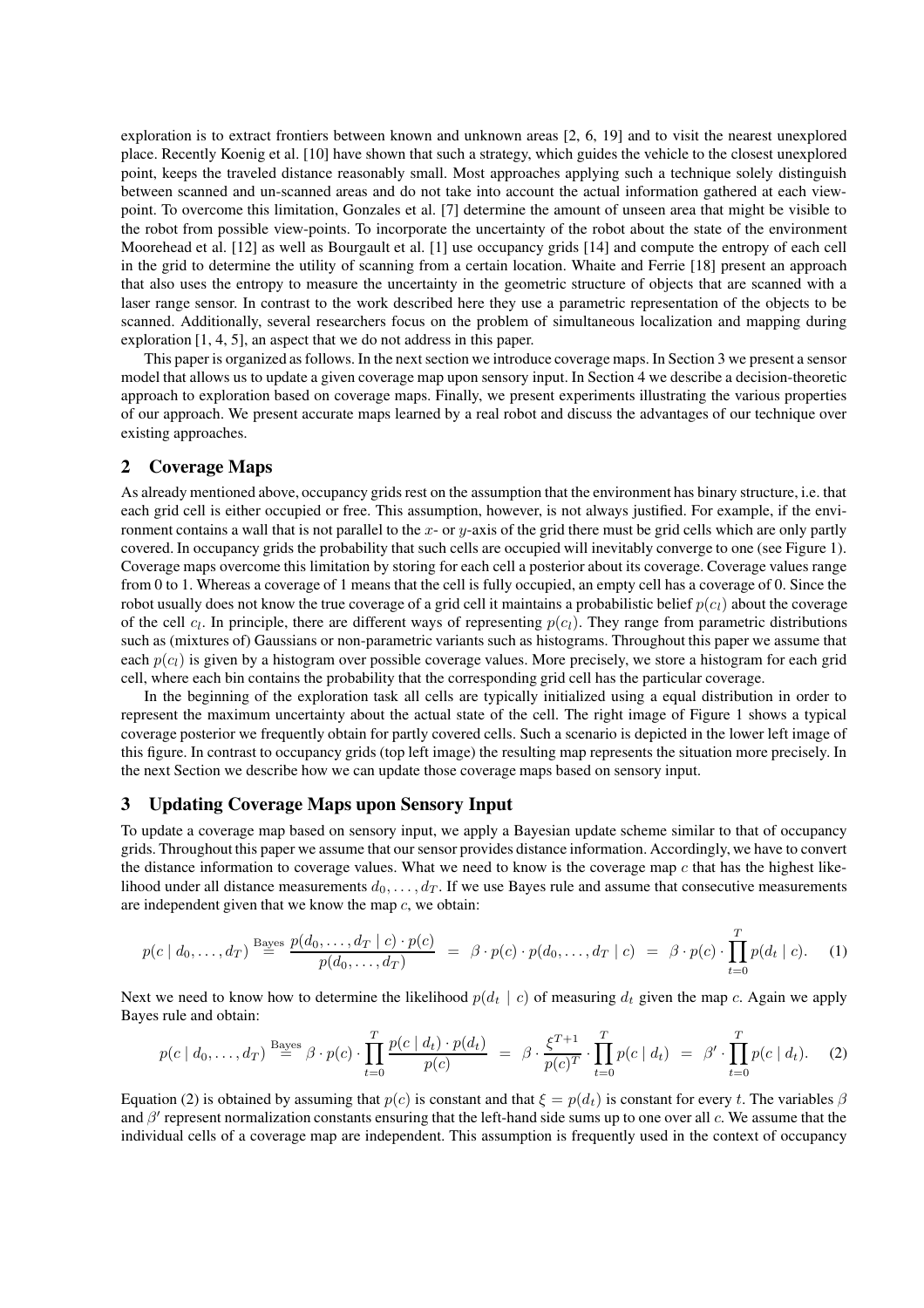maps. We would like to refer to a recent work by Thrun [16] on how to better deal with the dependency between cells. We finally obtain:

$$
p(c | d_0, ..., d_T) = \beta' \cdot \prod_{t=0}^T \prod_{l=0}^L p(c_l | d_t) = \beta' \cdot \prod_{l=0}^L \prod_{t=0}^T p(c_l | d_t).
$$
 (3)

Thus, to update a map given a measurement  $d_t$  we simply have to multiply the current belief about the coverage of each cell  $c_l$  by the belief about the coverage of this cell resulting from  $d_t$ . Additionally the maximum likelihood coverage map is obtained by choosing the mode of the coverage histogram for each cell  $c_l$ . It remains to describe how we actually compute  $p(c_l | d_t)$ , i.e. how we determine the distribution about the potential coverage values of a cell  $c_l$ with distance  $d^l$  to the sensor given a measurement  $d_t$ . In our current system, we use a mixture of a Gaussian  $\mathcal{N}(\mu, \sigma)$ and a uniform distribution  $\gamma$  to compute the probability  $p(c_l = x \mid d_t)$  that the coverage of  $c_l$  is x:

$$
p(c_l = x | d_t) = \gamma(d^l, d_t) + \mathcal{N}(\mu(d^l - d_t), \sigma(d^l, d_t), x). \tag{4}
$$

The value of the uniform distribution is computed using the function  $\gamma(d^l, d_t)$  which increases monotonously in  $d^l$ and d. It reflects a typical behavior of proximity sensors like sonars, because the accuracy of a measurement decreases with the distance to the obstacle. The mean  $\mu(d^l - d)$  of the Gaussian is computed in the following way:

$$
\mu(d^l - d) = \begin{cases} 0, & (d^l - d) < -\frac{r}{2} \\ \frac{1}{2} + \frac{d^l - d}{r}, & |d^l - d| < \frac{r}{2} \\ 1, & (d^l - d) > \frac{r}{2} \end{cases}
$$
\n(5)

with a grid resolution of r. Note that we distinguish three situations, depending on whether the measurement ends in  $c_l$  or not. Suppose that the measurement does not end in  $c_l$  and the distance  $d^l$  is shorter than d. In this case we have  $d^l - d < -\frac{r}{2}$ . In such a situation, the mean of the Gaussian is zero, since it is more likely that a cell covered by a range measurement that does not end in it is completely empty. The second line of Equation (5) represents the situation in which  $d$  ends within  $c_l$ . In this case the mean is inverse proportional to the amount the cell is covered by  $d$ . Finally, cells lying up to  $20cm$  behind a cell, in which the measurement ends, are most likely completely occupied so that the mean is 1. The value of the standard deviation  $\sigma(d^l, d)$  of the Gaussian is also a function that is monotonously increasing in  $d^l$  and  $d$  except when  $|d^l - d| < \frac{r}{2}$ . In this range  $\sigma(d^l, d)$  has a constant value that exceeds all values outside of this interval.



Fig. 2. The right image depicts the B21r robot Albert used to carry out the experiments. Albert is equipped with a SICK PLS laser range sensor and 24 ultrasound sensors. The left picture shows our sensor model  $P(c_l = x \mid d)$  for Albert's ultrasound sensors (here for a measured distance  $d = 100cm$ ).

To obtain the optimal parameters for the various functions in our sensor model (see Equation (4)) we apply the maximum likelihood principle. We used data sets recorded with our B21r robot Albert, depicted in Figure 2, in our department building. We then compared the resulting maps with a ground-truth map obtained by applying a highly accurate scan-alignment procedure [9] on the laser range information and by manually extracting geometric objects from this data. Given these geometric primitives we can easily compute the exact coverage of each cell of a given discretization by straightforward geometric operations. We evaluate a particular set of parameters by computing the likelihood of the ground truth map given the corresponding coverage map. We apply local search techniques to determine a parameter setting that maximizes the likelihood of the ground truth map.

The right image of Figure 2 depicts a fraction of the resulting sensor model  $P(c_1 = x \mid d)$  for a distance of  $d = 100 \text{cm}$  for the ultrasound sensors of our robot. As the plot illustrates, for a measured distance of 1m, cells close to the robot are with high likelihood unoccupied. However, cells close the measured distance are covered with a high likelihood. The maximum likelihood coverage map obtained with this model is shown in the left image of Figure 3.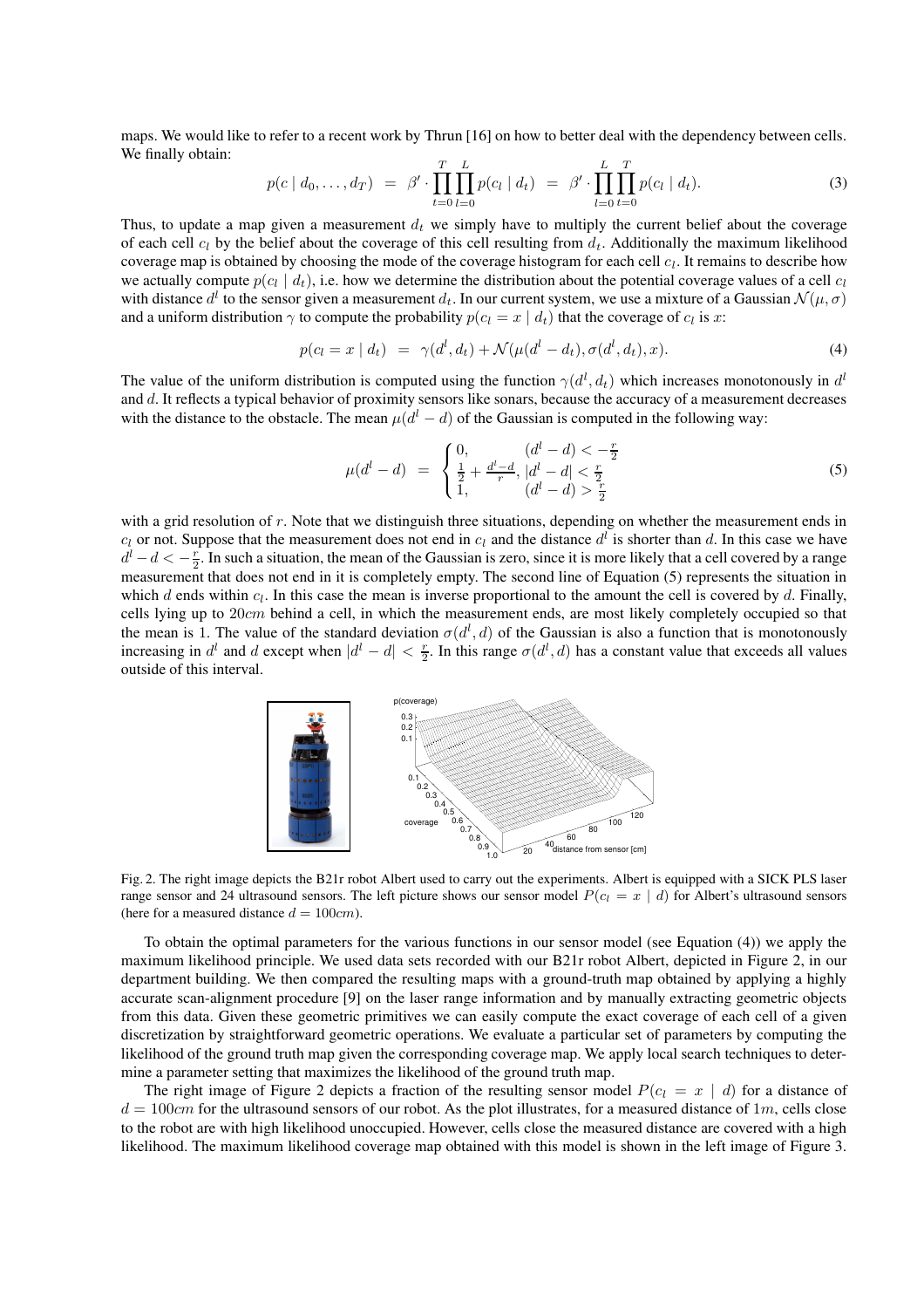The size of the environment is  $17 \times 2.6m^2$  and the resolution of the here presented map is  $5cm$ . The image also shows the trajectory of the robot during the exploration task. The right image of this figure shows the ground truth map. As can be seen from the figure, the similarity between the learned map and the ground truth is quite high.



Fig. 3. Coverage map learned from ultrasound data (left image) and ground truth map (right image).

#### **4 Exploration with Coverage Maps**

One of the key problems during exploration is to choose appropriate vantage points. In general there are two different aspects that are relevant. On the one hand, the uncertainty of the robot in the map should be as small as possible and on the other hand, the number of measurements to be incorporated as well as the distance traveled should be minimized.

Coverage maps are well-suited to support a decision-theoretic approach to exploration. To determine the uncertainty in the state of a particular cell we consider the entropy of the posterior for that cell. Entropy is a general measure for the uncertainty of a belief. The entropy H of a histogram h consisting of n bins  $h_i$ ,  $(i = 1, ..., n)$  is defined as:

$$
H(h) = -\sum_{i=1}^{n} p(h_i) \cdot \log p(h_i).
$$
 (6)

 $H$  is maximal in case of a uniform distribution. The minimal value zero is be obtained if the system is absolutely certain about the state of the corresponding cell. Thus, if we want to minimize the uncertainty in the current map, all we need to do is to reduce the entropy of the histograms in the coverage map. Furthermore, we can specify, when the exploration task has been completed. Suppose the environment is of limited size. Then the goal of the exploration process for a coverage map c has been achieved if  $H(h(c_l)) < \epsilon$  for all cells  $c_l \in c$  that can be reached by the robot or if the posterior does not change any more. To take into account the accuracy of the information provided by the sensor we compute the expected information gain which is the expected change of entropy given that the robot obtains a measurement at a certain location in the map.

For a given cell  $c_l$  and measurement d, the information gain is defined as:

$$
I(h(c_l) | d) = H(h(c_l)) - H(h'_d(c_l)). \tag{7}
$$

Here  $h'_d(c_l)$  is the histogram of cell  $c_l$  after integrating measurement  $d$  according to our sensor model. The information gain of a measurement is then computed as the sum of the information gains for all cells covered by that measurement. Since we do not know which measurement we will receive if the robot scans the environment at a certain position  $l$ , we have to integrate over all possible measurements to compute the expected information gain for that view-point:

$$
E[I(l)] = \sum_{d} p(d \mid c) \cdot \sum_{c_i \in C(l,d)} I(h(c_i) \mid d). \tag{8}
$$

Here  $C(l, d)$  is the set of cells covered by a measured distance of d from location l. To efficiently compute the likelihood of an observation  $p(d | c)$  we apply a ray-tracing technique similar to Moravec and Elfes [14] using the current maximum likelihood coverage map.

In extensive experiments we figured out that an approach that purely relies on the information gained at particular vantage points usually minimizes the number of measurements needed to learn a map, it has the major disadvantage that it does not take into account the overall path length of the resulting trajectory. On the other hand, the popular strategy, which guides the robot to the closest unexplored point, minimizes the length of the trajectory traveled by the robot but increases the number of necessary measurements. The strategy used by our robot therefore computes a tradeoff between the utility of vantage points L and the costs  $d_c(l, x)$  of reaching them:

$$
l_{next} = \underset{l \in L}{\operatorname{argmax}} \left[ \alpha \cdot \frac{E[I(l)]}{\max_{l' \in L} E[I(l')]}\right] - (1-\alpha) \cdot \frac{d_c(l,x)}{\max_{l' \in L} d_c(l',x)}\right].
$$
\n(9)

This way it combines the advantages of both. It reduces the distance to be traveled by the robot and the number of measurements necessary to achieve the desired level of certainty. Please note that by adapting the weight  $\alpha$  the user can easily influence the behavior of a robot and optimize the robot's performance for a special task. A value close to zero results in a greedy behavior. A value close to 1, in contrast lead to a strategy that only considers the information gain. A more detailed discussion about different exploration strategies and their pros and cons can be found in [15].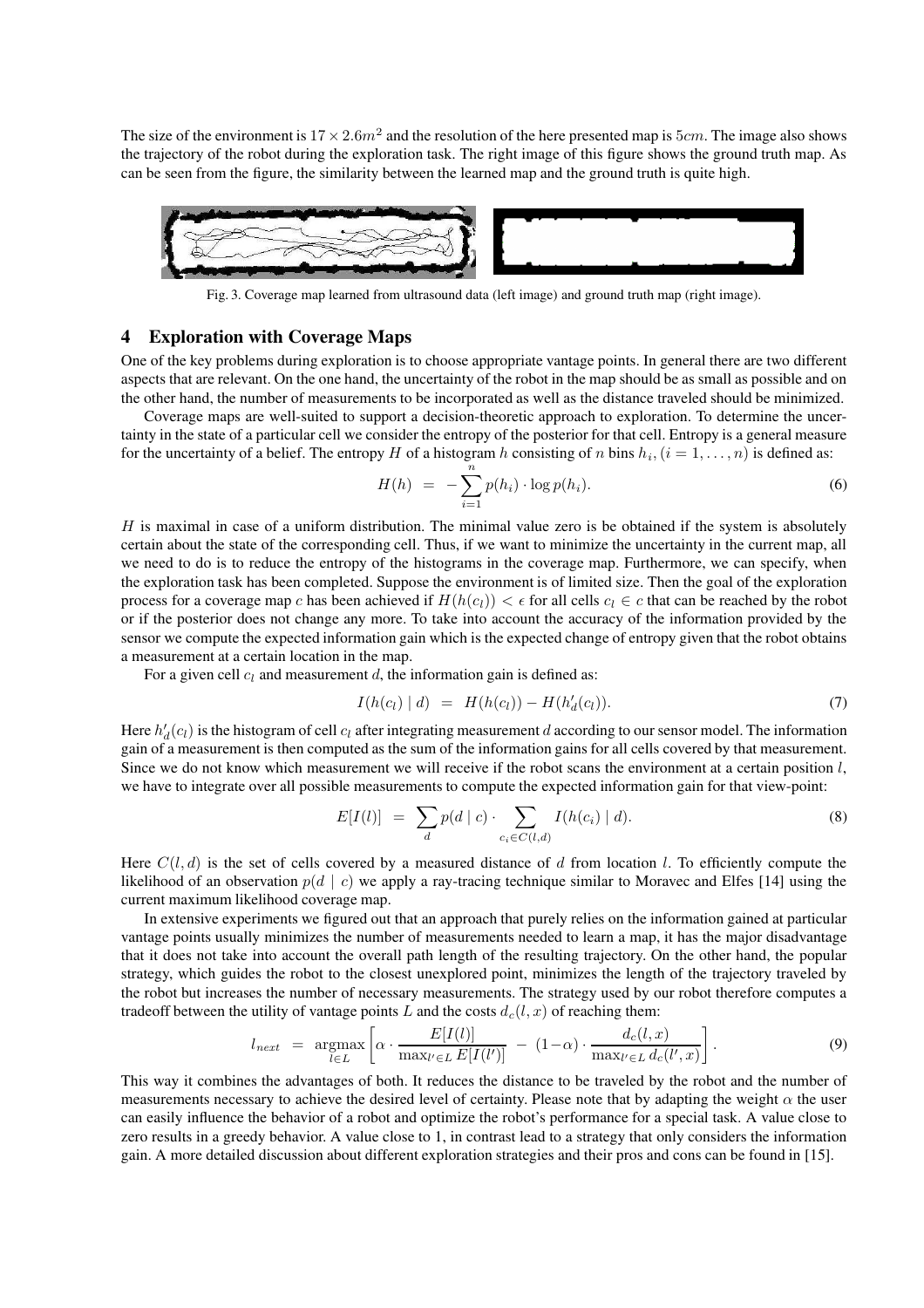# **5 Experimental Results**

Our techniques described above have been implemented and evaluated using data gathered with a real robot and in simulation runs. In our experiments the use of coverage maps has shown an advantage over standard occupancy grids for the decision about which locations need further consideration. When the robot has to actively control its motions in order to acquire all relevant information necessary to generate an accurate map, the uncertainty representation is of outmost importance. The experiments described in this section are designed to illustrate that coverage maps in combination with our sensor model can be used to learn high-quality maps. They furthermore illustrate that they facilitate a decision-theoretic control of the robot during exploration for generating highly accurate maps with noisy sensors.



Fig. 4. The left two images show photographs taken within the corridor of our office environment. The right image depicts a coverage map learned by Albert using its ultrasound sensors in this environment.

#### **5.1 Mapping with Noisy Sensors**

The first experiment is designed to illustrate that we obtain highly accurate coverage maps using our sensor model. In this real world experiment we used sonar data gathered with our mobile robot Albert in our office environment. Albert traveled along the corridor and entered three rooms of our lab. The left two images of Figure 4 show pictures of this environment. As can be seen, there are lots of glass panes which are hard to map with ultrasounds because of their smooth surface. The resulting coverage map is shown in the third image of Figure 4. We would like to emphasize that even smaller details such as the narrow pillars at the walls are visible in the resulting map. The resolution of this map is 10cm.

#### **5.2 Advantage over Scan Counting**

The next experiment is designed to illustrate that an approach which considers the uncertainty in the belief about the coverage of a cell to select view-points yields more accurate maps than techniques relying on scan counting approaches. Scan counting techniques store for each cell the number of times it has been intercepted by a measurement. Several exploration techniques[2, 6, 19] assume that a place is explored if it has been scanned once. Thisis problematic especially when the underlying sensors are noisy. Figure 5 (left image) shows a typical occupancy grid map of our laboratory environment obtained from real sonar data and using this approach. Since the exploration process stops as soon as all reachable locations were intercepted by a measurement, many cells of the resulting occupancy map have a high uncertainty (see table in Figure 5). This is due to the high amount of sensor noise that is inherent to sonar sensors. On the other hand, if we use our approach and consider the uncertainty in the coverage of individual cells to select view-points, the resulting maps are more accurate (see Figure 3, left image).

Obviously, a straightforward extension of the scan counting would be to assume that each cell has to be covered  $n$ times and not only once. We applied this technique to the same data as used above and figured out that the resulting map looks very similar to the coverage map. But still, the uncertainty about the state of the environment is higher. This is illustrated by the values given in the table in Figure 5. The right column of this table contains the percentage of cells in  $c$  for which the entropy exceeds the given threshold. Please note, that in this experiment we additionally discounted longer beams in order to account for the fact that range sensors provide fewer information for distant places. As this experiment demonstrates, even extended scan counting does not guarantee that in the end every cell is explored well enough. Typically, some cells will be measured too often, others not often enough. Another question is, how do determine the value of n. In practice, a good candidate is the maximum number of measurements necessary to obtain a coverage map that fulfills the entropy threshold criterion. We performed a series of simulation runs and found out that if more than approximately 85% of the cells  $c_i$  should hold  $H(h(c_i)) < \epsilon = 0.65$ , a decision-theoretic exploration strategy yields shorter trajectories than extended scan counting (see table in Figure 5). For the sake of brevity these experiments are not presented here. For a more comprehensive description we would like to refer the reader to [15].

### **6 Conclusions**

In this paper we introduced coverage maps as a new representation scheme for grid-based maps built with mobile robots from sensor data. Coverage maps store in each cell a posterior about the coverage of that cell. This way they